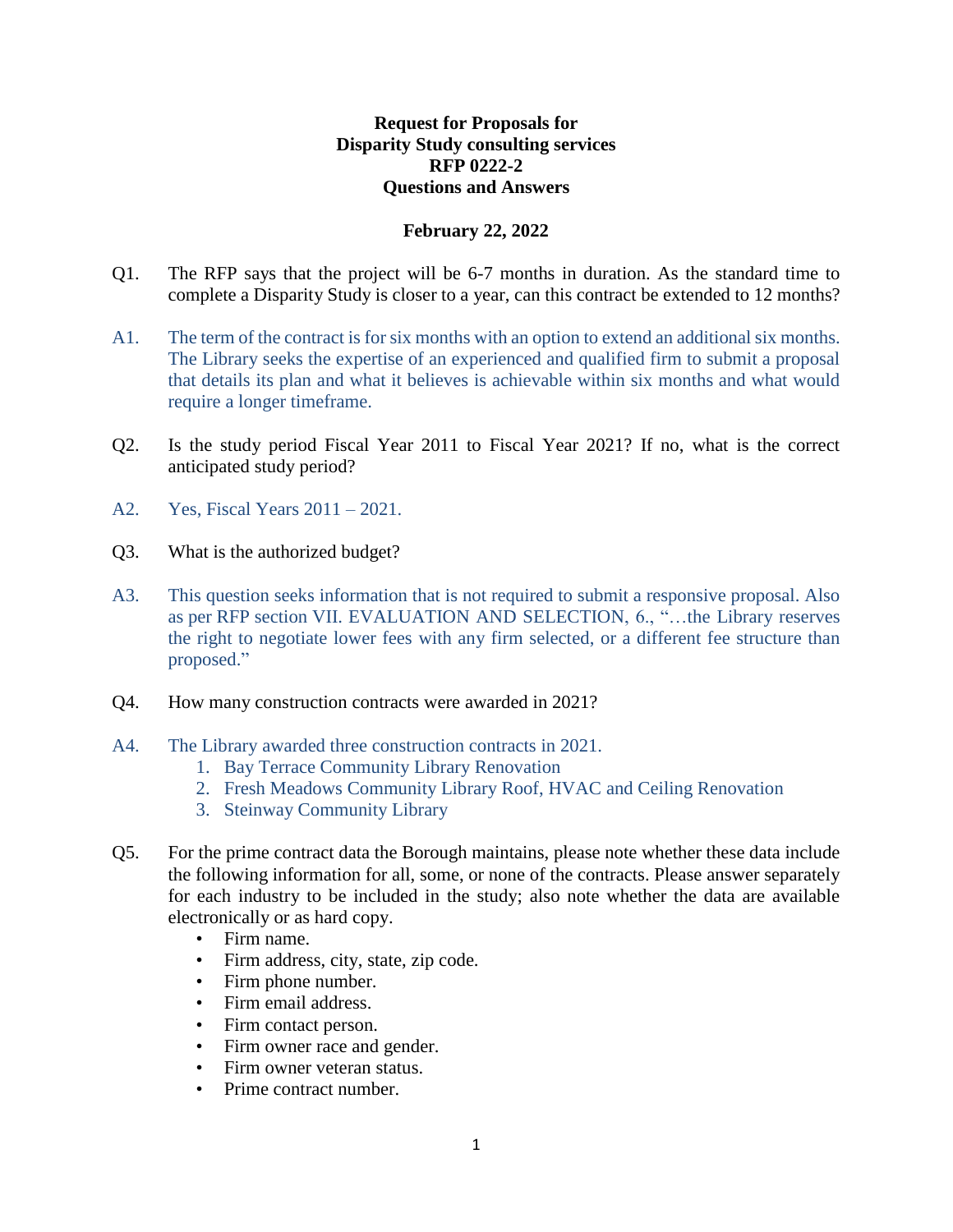- Prime contract title.
- Start date of contract.
- End date of contract.
- Award amount.
- Amount paid (total or to date).
- Type of work performed.
- Industry category code, such as NAICS or NIGP.
- A5. The Library maintains the following vendor information in its SAP system:
	- Firm name.
	- Firm address, city, state, zip code.
	- Firm phone number.
	- Firm email address.
	- Firm contact person.
	- Firm fax number.

The Library's Legal department also maintains a contract spreadsheet of Library contracts which includes contract number, contract dates, contractor name and contract maximum amount.

- Q6. For the MWBE subcontract data the Borough maintains, please note whether these data include the following information for all, some, or none of the contracts. Please answer separately for each industry to be included in the study; also note whether the data are available electronically or as hard copy.
	- Firm name.
	- Firm address, city, state, zip code.
	- Firm phone number.
	- Firm email address.
	- Firm contact person.
	- Firm owner race and gender.
	- Firm owner veteran status.
	- Prime contract number.
	- Prime contract title.
	- Start date of contract.
	- End date of contract.
	- Award amount.
	- Amount paid (total or to date).
	- Type of work performed.
	- Industry category code, such as NAICS or NIGP.
- A6. The Library does not maintain subcontracting data. Any subcontracting information would be part of a firm's bid or proposal, which is incorporated into a contract. Contracts are saved in PDF form.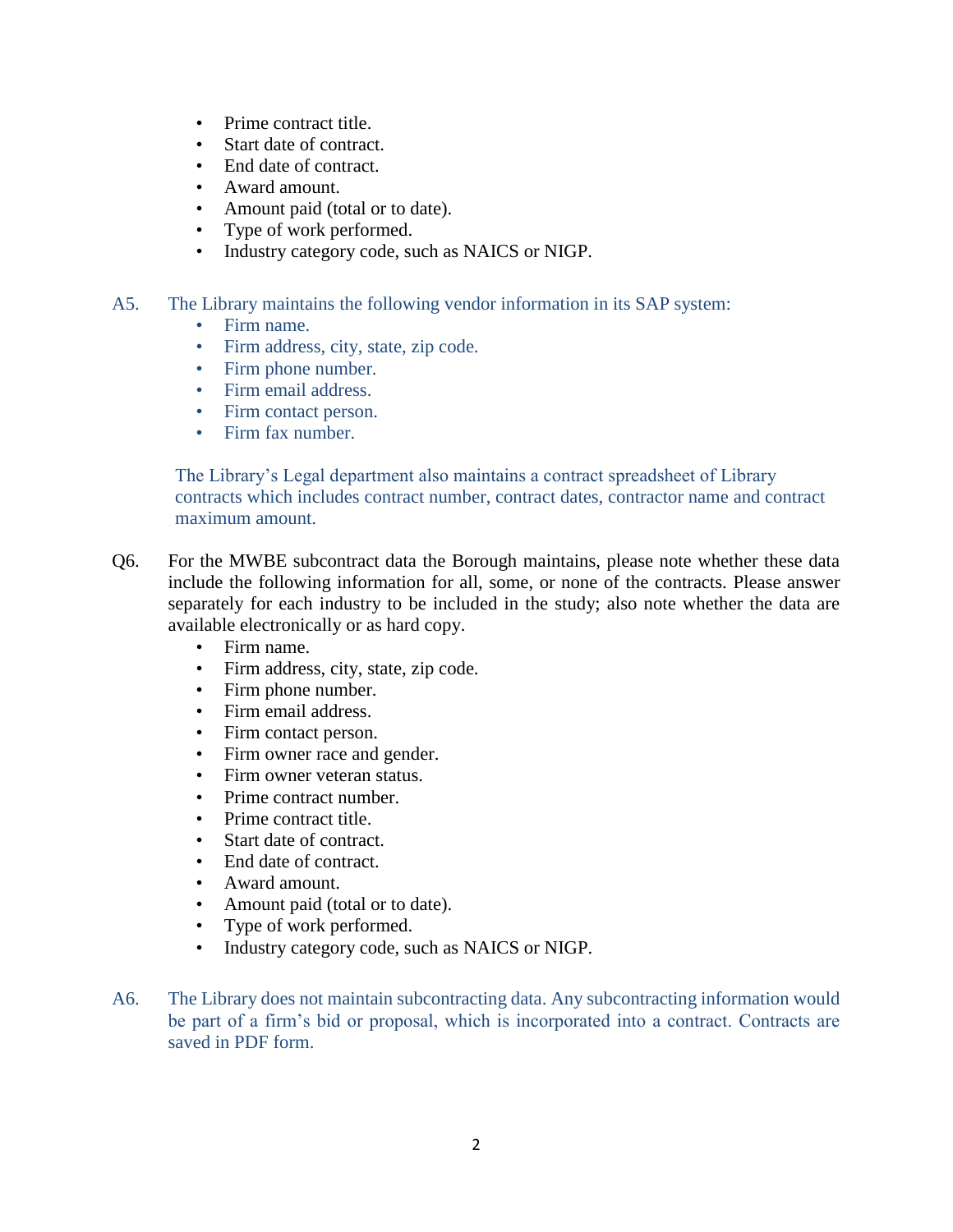- Q7. For the non-MWBE subcontract data the Borough maintains, please note whether these data include the following information for all, some, or none of the contracts. Please answer separately for each industry to be included in the study; also note whether the data are available electronically or as hard copy.
	- Firm name.
	- Firm address, city, state, zip code.
	- Firm phone number.
	- Firm email address.
	- Firm contact person.
	- Firm owner race and gender.
	- Firm owner veteran status.
	- Prime contract number.
	- Prime contract title.
	- Start date of contract.
	- End date of contract.
	- Award amount.
	- Amount paid (total or to date).
	- Type of work performed.
	- Industry category code, such as NAICS or NIGP.
- A7. See answer to question 6/.
- Q8. What brought about this study?
- A8. This question seeks information that is not required to submit a responsive proposal.
- Q9. What is the requested timeline to complete this study?
- A9. See RFP and response to question 1.
- Q10. What is the M/WBE / SBE / DBE goal for the project?
- A10. This RFP has not established goals.
- Q11. What is the timeline to complete the study?
- A11. See RFP and response to question 1.
- Q12. What are the goals for this study?
- A12. As stated in RFP section V. SCOPE OF WORK, "The Successful Proposer shall conduct a statistical comparison of the Library's utilization of MWBEs and SDVOBs to the availability of MWBEs and SDVOBs in the relevant geographic marketplace and determine whether a disparity exists."
- Q13. What is the amount budgeted for the study?